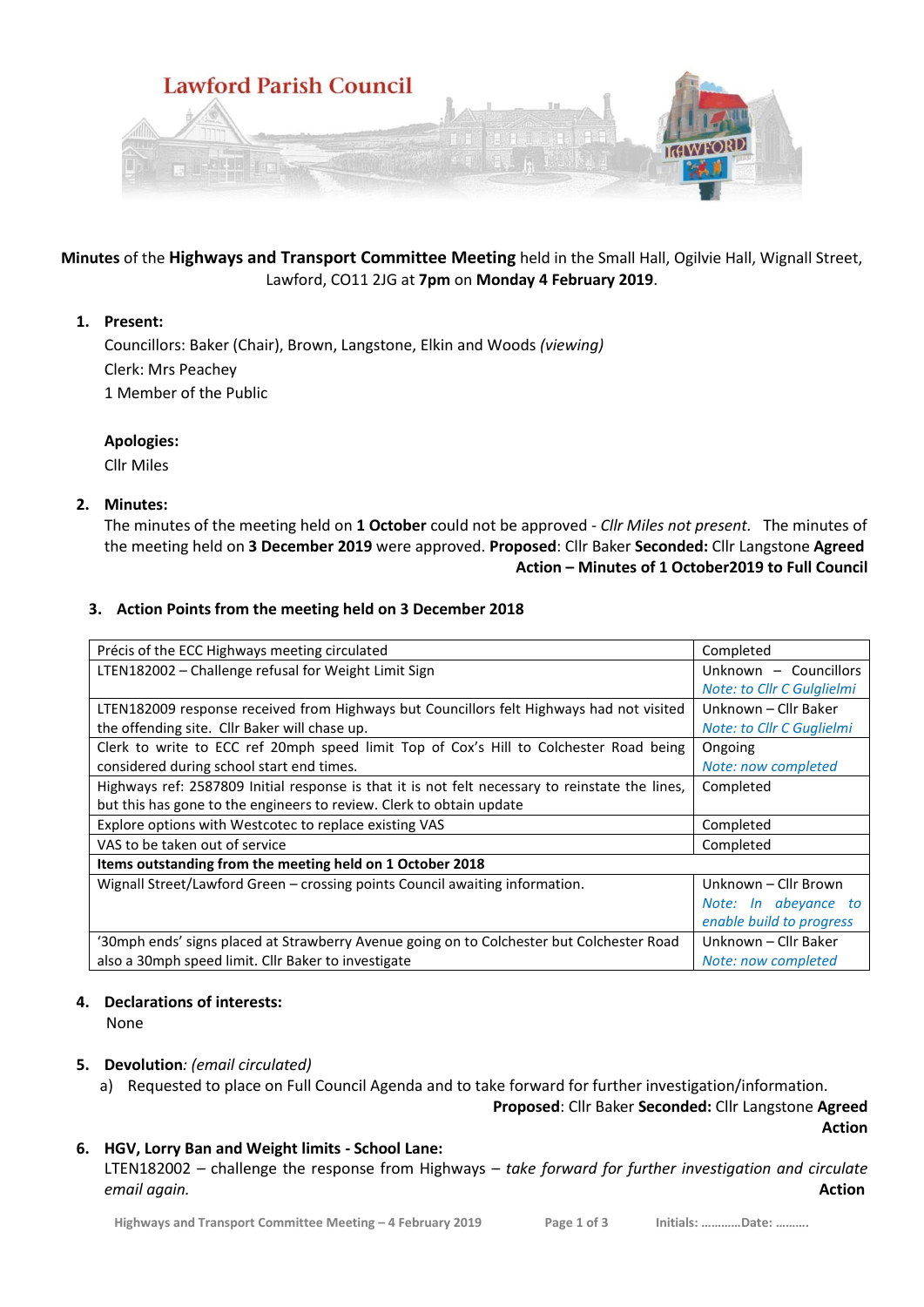# **7. Wignall Street/Lawford Green – crossing points:**

Updated observations – as discussed at the meeting of 3 December 2018. *Carried forward pending completion of houses.* **Proposed**: Cllr Baker **Seconded:** Cllr Brown **Agreed**

# **8. Long road:**

LTEN173001: Cllr Baker advised at the meeting of 3 December 2018 this may take 2years or more for resolution. Funding had not been allocated. The request was tendered in 2017 – *Cllr Baker will write to Ringway Jacobs. Next Highways Panel meeting is 14/03/19.*

# **9. Layby A137:**

LTEN182009 response received but unsatisfactory, Councillor Baker to chase *– Take to Cllr C Guglielmi to follow up ref potential costs to make into a 'proper' layby* **Action Action Action** 

### **10. Colchester road:**

- **a) Pedestrian safety and junction protection** submission of TRO 6/11/18 ref: T19374687 **No update**
- **b) Removal of Zig Zag lines and bus signs at Manningtree High School**. Following discussing with the school's headmistress Clerk was advised the school did not want the 'Zig-Zag' lines removed and suggested a councillor meet with them. Cllr V Guglielmi met with the school – *Cllr V Guglielmi not in attendance to give an update.* **Clerk requested to place on Full Council Agenda - Action Note:** parents are parking on the lines outside houses/over drop kerbs and being abusive. Residents are advised to ring Park safe on the day this occurs and provide registration numbers.

### **11. Cox's Hill speed Limit and requested additional lighting;**

**a)** 20mph speed limit from the Top of Cox's Hill to Colchester Road being considered during school start end times – No *further action to be taken – this is a Bus route and an A road and the speed limit cannot be reduced to 20mph.* **Resolved**

### **12. Lawford Dale:**

Highway refs: 2587809 response from ECC Highways – they are disputing whether the lines need to be there and are still investigating. Clerk requested to email Cllr C Guglielmi and ask him to take it up. **Action**

### **13. Existing and new Highways Schemes for submission:**

Progress on submitted schemes **–** *there is no update on submitted schemes and no new ones have been submitted.*

### **14. Public Transport and associated issues:**

- a) Buses: councillors and residents are reminded to respond to the survey.
- b) There is no update regarding the moving of the ticket machine or putting a cover over it at Manningtree station. *Cllr Baker will email Greater Anglia*
- c) An announcement is expected about the rail depot shortly.
- d) The Transport Liaison Group meet at 2pm in the Weeley offices on Thursday 7<sup>th</sup> February 2019. Cllr Baker is unable to attend.

#### **15. Parking Issues:**

a) Queensway parking problem - *there is no update on NEPP submission at this time*

#### **16. VAS:**

The quote for a lighter weight VAS was disappointing in that no allowance would be made for the existing VAS. Another quote has been requested, however it was noted Cllr C Guglielmi advised at Full Council in January that council did not have permission to site a VAS permanently. To be further discussed by next council. **Note:** the VAS is now in the council's office and Councils insurers notified.